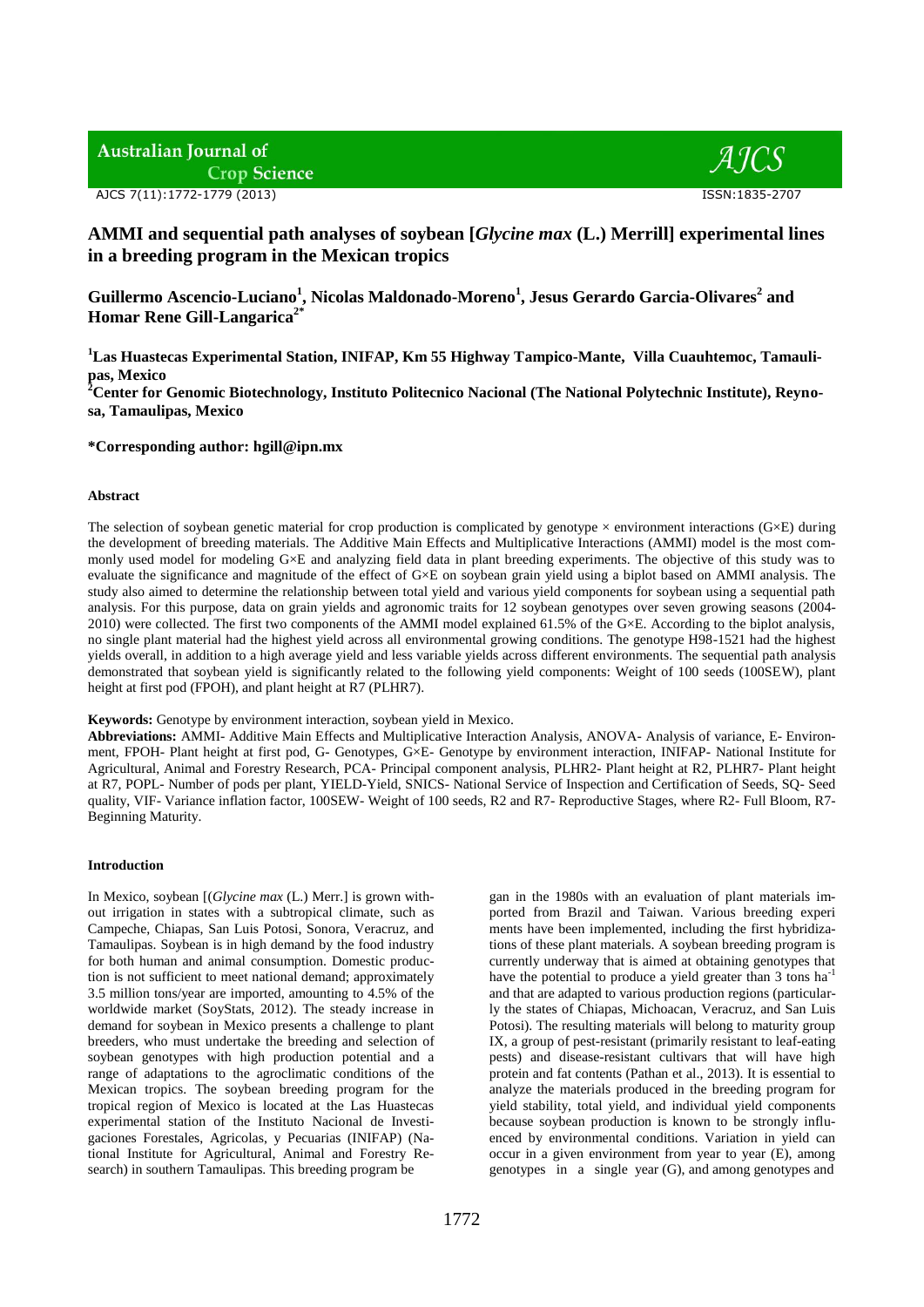environments (years) (G×E) (Pacheco et al., 2009). Assuming favorable breeding of soybean plants, yield will depend on the range of genetic variation, the influence of polygenic traits and other genetic factors that affect yield, and interaction with the environment (Rowntree et al., 2013). Selection based only on yield is ineffective; therefore, varieties must be selected based on a more diversified group of correlated traits (Sedghi and Amanpour, 2010). Therefore, information regarding correlated traits and an estimation of the direct and indirect effects of these traits on yield would increase the success of this soybean breeding program (Malik et al., 2007). Using the relationships among agro-morphological traits to increase grain yield is most effective during the selection of progenitors and progeny. It is necessary to evaluate the genetic potential of plant materials using methodologies that combine stability with productivity, as estimated by yield and yield components (Oz et al., 2009). For economically important crops such as maize (Alejos et al., 2006), soybean (Silva and Duarte, 2006), cotton (González et al., 2007), rice (Morais et al., 2008), chickpea, fava, and beans (Fikere et al., 2008; Fikere et al., 2009; Padilla et al., 2008; Pereira et al., 2009 and Tamkoc et al., 2009), different methodologies have been used to analyze the effects of E and G×E on yield and to compare yield stability among experimental lines and varieties. The most advantageous and widely used methodology used to evaluate the stability of experimental lines in the final experimental phase is the AMMI model (Additive Main Effects and Multiplicative Interaction Analysis), which includes both multiplicative interactions and additive main effects (Gauch, 2006; Gauch et al 2008). To evaluate the effect of different yield components on total yield, Wright (1921) implemented a path analysis methodology that separates the estimated correlations of traits from their direct and indirect effects on a single response variable (Dewey and Lu, 1959). This method is frequently used for crop breeding because it separates correlations between variables into causal effects, thus identifying chains of causality among variables. Previous studies (Whittaker et al., 2009; Gaikwad et al., 2007) have shown the importance of this type of analysis for developing selection strategies. A conventional pathway analysis could show a multicollinearity effect, particularly among correlated variables (Hair et al*.,*  1995). Interpreting the true effect of each variable can be problematic because the effects are mixed because of collinearity. In an attempt to address this problem, Samonte et al*.* (2005) adopted the sequential path analysis method to determine the relationships between rice (*Oryza sativa* L.) yield and yield components by using an analysis of predictor variables and ordering the pathways into first-, second-, and thirdorder pathways. The sequential path model has an advantage over the conventional path model because it measures the true effects of the predictor variables and allows adjustments for different datasets (Mohammadi et al*.,* 2003). Path and sequential path analysis coefficients have been used in soybean to identify selection criteria for total yield and yield components, such as agronomical traits and fat and protein contents (Board et al*.,* 1997; Shukla et al*.,* 1998; Ball et al., 2001; Malik et al., 2006a). These models have not been used in conjunction with the AMMI model for soybean, although they have been used together for other crops such as wheat and potato (Li et al., 2006; Hassanpanah and Azimi, 2010). Accordingly, the objectives of this study were to apply the AMMI model to calculate the effect of G, E, and G×E on soybean yields in southern Tamaulipas and to use path analysis and sequential path analysis to identify the relationships between total yield and agro-morphological traits.

## *Variance and AMMI analysis*

Grain yield  $(kg \ ha^{-1})$  for the twelve soybean genotypes at seven different environments (years) was analyzed at the study site at the Las Huastecas experimental station (Table 2). This analysis demonstrated that grain yield was significantly affected ( $p<0.01$ ) by E, G, and G $\times$ E. The large variation in soybean yield associated with E indicated that the values for E (agricultural year) generally had large differences from the mean, thereby accounting for the majority of the variation in yield. In the model, only 4.78% of the total sum of squares was attributed to the effect of G (Table 3). Grain yield attributed to G (average yield across environments) varied between  $2,426.6 \text{ kg } \text{ha}^{-1}$  (Huasteca 200) and 2,868.4 kg ha<sup>-1</sup> (H98-1052) (Table 2). G $\times$ E had a significant impact on only 2.12% of the variation in grain yield in the model. The variety Huasteca-300 was the genotype associated with the highest yield in all four environments, whereas each of the experimental lines H98-1052, H98-1521, and H88-1880 was associated with high yield in only one environment. Huasteca-300 exhibited the highest yield (3,708.3  $kg$  ha<sup>-1</sup>) in 2004 (this year was associated with high yields trends overall) and the highest yield  $(2,851.3 \text{ kg ha}^{-1})$  in 2010 (a year exhibiting low yield trends overall) (Table 2). Figure 2 is AMMI biplot where genotypes and environments are depicted as points on a plane. The abscissa represents the main effects, and the ordinate represents the first multiplicative axis term (PC1). The horizontal line represents the interaction score of zero, and the vertical lines represent the grand mean yield. Displacement along the vertical axis indicates interaction differences between genotypes and between environments. Displacement along the horizontal axis indicates differences in the main effects of genotype and the environment. The solid line connecting the environment markers represents the year-to-year variation within an individual location. The genotypes with PC1 scores close to zero indicate general adaptation, whereas the higher scores indicate more specific adaptation to environments with PC1 scores of the same sign (Ebdon and Gauch, 2002a). Genotypes with a higher PC1 score, such as H98-1365, H98-1075, and Huas-100, were better adapted to the 2009 year, with a higher PC1 score of the same sign (Fig. 2). This combination results in a larger positive interaction. In contrast, genotype Huas-300 was adapted to years 2004, 2005, and 2007 with higher negative PC1 scores. The relative magnitude and direction of genotypes along the abscissa and ordinate axis in the biplot are important to understand the response pattern of the genotypes across environments. The best genotype should combine high yield and stable performance across a range of production environments. For example, the high-yielding (averaged over environments) genotypes H98-1052, H98- 1076, H98-1521, Huas-300, and H88-1880 can be considered the most favorable based on their stability. H88-1880 combined a low absolute PC1 score and a high yield and may be the best genotype overall, with relatively less variable yield across environments. The years 2007, 2008, 2009, and 2010 had a relatively lower variation in the interaction (PC1) score, whereas 2004, 2005, and 2006 had the highest variation (Fig. 2). Therefore, the relative ranking of genotypes was stable between 2007 and 2010 compared to the ranking between 2004 and 2006. The years 2004, 2005, and 2006 combined larger main effects with lower interaction effects, making the study area a less predictable location for soybean variety evaluation. Huasteca 200 and 100 were the first plant materials developed by the breeding program at Las Huastecas and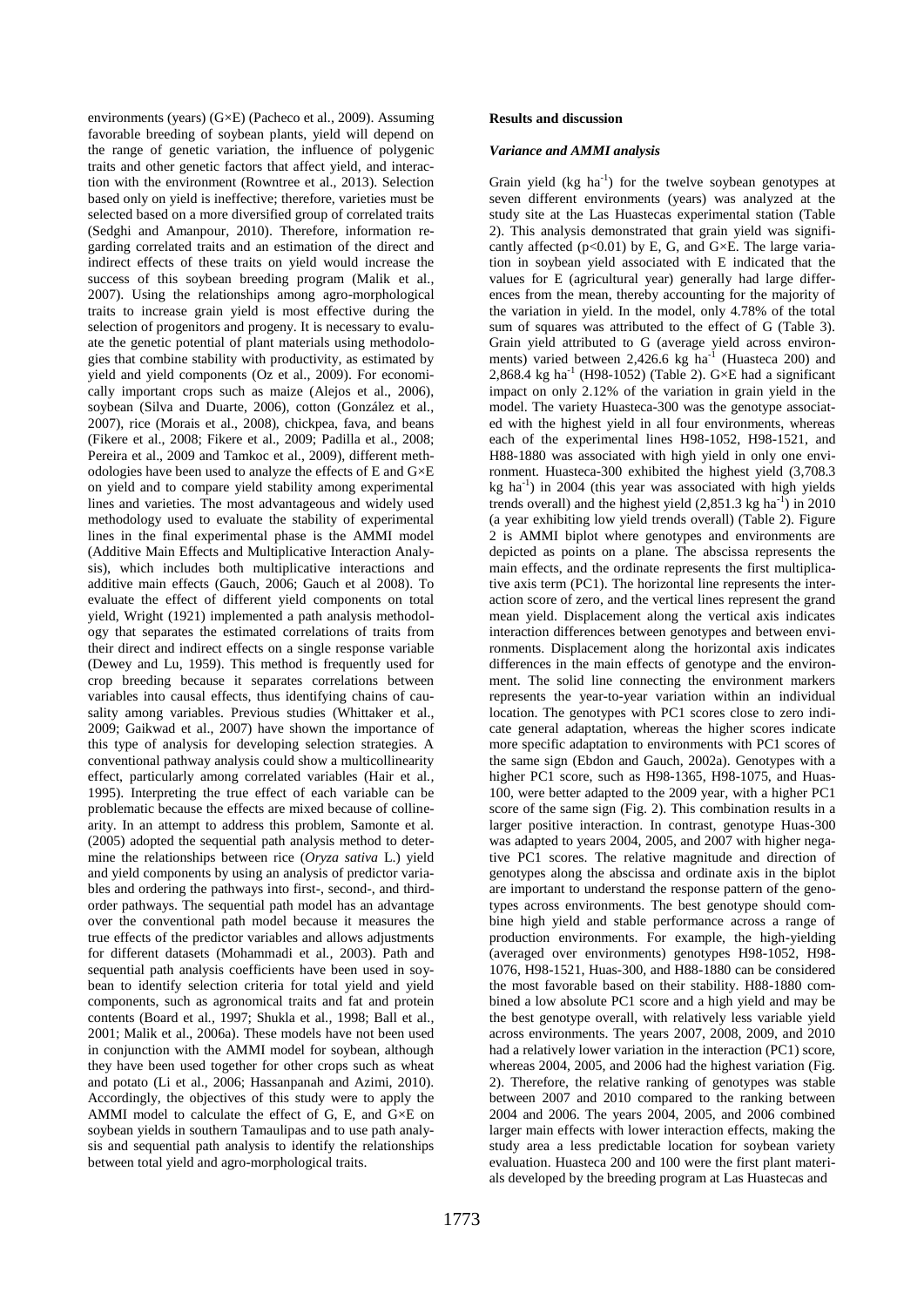**Table 1.** List of materials used in the study.

| Maturity group | Genotype              | <b>Genetic Status</b> | Progenitor $\varphi$  |   | Progenitor $\beta$ |
|----------------|-----------------------|-----------------------|-----------------------|---|--------------------|
| IX             | Huas- $100*$          |                       | Santa Rosa            | X | Jupiter            |
| IX             | $Huas-200$            |                       | F81-5344              | X | Santa Rosa         |
| IX             | $Huas-300$            |                       | H <sub>82</sub> -1930 | X | H80-2535           |
| IX             | $Huas-400$            |                       | Dois Marcos $301**$   |   |                    |
| IX             | H88-1880              | AEL                   | Santa Rosa            | X | H80-2535           |
| IX             | H98-1052              | AEL                   | H88-1880              | X | H88-3868           |
| IX             | H <sub>98</sub> -1521 | AEL                   | <b>BR-15</b>          | X | H88-1880           |
| IX             | H98-1021              | AEL                   | Padre X Santa Rosa    | X | Santa Rosa         |
| IX             | H <sub>98</sub> -1075 | AEL                   | H88-1880              | X | H88-3868           |
| IX             | H98-1076              | AEL                   | H88-1880              | X | H88-3868           |
| IX             | H98-1092              | AEL                   | H88-1880              | X | H91-0235           |
| IX             | H <sub>98</sub> -1365 | AEL                   | H88-3964              | Х | H88-0445           |

 $*$ Huas = Huasteca;  $**$ Selection of individual plants;  $V = \text{Variety}$ ; (AEL) = Advanced experimental line.



**Fig 1.** Monthly maximum (MAXT) and minimum (MINT) temperatures ( $\degree$ C) and monthly average rainfall (mm<sup>3</sup>) during the experimental years.

the first progenitors in the development of new hybrids adapted to tropical climate and latitude; they belong to the maturity group IX. The line H88-1880 was a well-adapted genotype with the same progenitor (variety Santa Rosa) as Huasteca 100 and 200. The line H88-1880 has been certified by the Servicio Nacional de Inspección y Certificación de Semillas (SNICS) (National Service of Inspection and Certification of Seeds) and will soon be grown in southern Tamaulipas (Guillermo Ascencio Luciano, personal communication) (Table 1).

In Figure 3 cross-validated the interaction pattern of the 12 soybean genotypes with 7 environments. The distances from the origin (0, 0) are indicative of the amount of the interaction that was exhibited by genotypes over environments or environments over genotypes (Voltas *et al*., 2002). The genotypes Huasteca-300, Huasteca 400, H98-1092, H98-1365, H98-1052, and H98-1021 exhibited strong interactions (either positive or negative). The environments (years) 2004 and 2005 showed only a weak interaction. The additive behavior for 2004 shows that in this particular year, genotype yield in general was highly correlated with average genotypic traits across all environments. Genotypes that are connected and located on opposite sides of the axes are linked together by a polygon in the biplot graph. The lines connecting the data points for genotype and environment (year) form sectors perpendicular to the sides of the polygon (Hernández and Crossa, 2000). The genotypes near the apex of each sector,

i.e., close to the origin (0, 0), are the best genotypes for the environments within that sector. The AMMI biplot (Fig. 3) shows five sectors, four of which include environments. This figure shows that three different environments (years 2005, 2008, and 2010) were grouped together in a single sector, which indicates that the genotypes exhibited similar development during these years. The year 2004 is closer to the origin, and thus, there was a weaker environment-genotype interaction in that year. This result suggests that environmental conditions during 2004 were not stable enough to produce high yields in these genotypes (Fig. 1).

#### *Sequential path analysis*

Based on the VIF and tolerance values, the plant height at R7 (PLHR7), the first pod height (FPOH), and the weight of 100 seeds (100SEW) were considered to be first-order traits. To identify the first-order variables corresponding to the traits above, the procedure was repeated using the variables PLHR7, FPOH, and 100SEW as dependent variables. These three variables were considered to be second-order variables for soybean yield. The direct effects on yield traits were calculated using the procedure described by Williams et al. (1990). A partial determination coefficient (analogous to  $\mathbb{R}^2$ ) in a linear regression analysis) was calculated from the path coefficient for all predictor variables. The path analysis was used to estimate the direct effects of the variables (agronomi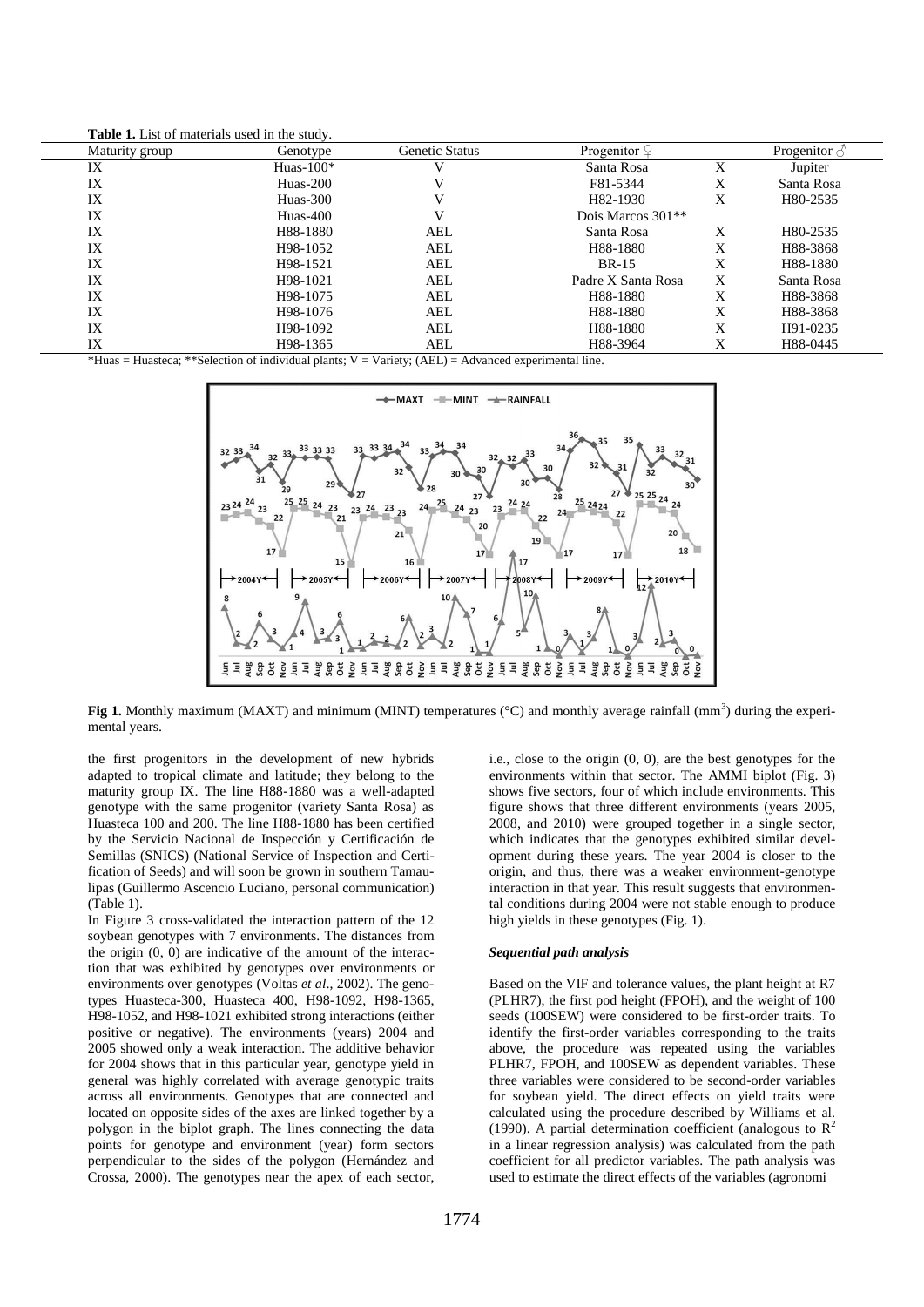| Environment |         |         |         |         |         |         |         |         |
|-------------|---------|---------|---------|---------|---------|---------|---------|---------|
| Genotypes*  | 2004    | 2005    | 2006    | 2007    | 2008    | 2009    | 2010    | Average |
| H98-1052    | 3308.3  | 3279.1  | 2855.7  | 2925.7  | 2768.7  | 2504.8  | 2436.1  | 2868.4a |
| H98-1076    | 3274.9  | 3316.0  | 2610.0  | 3022.1  | 2591.5  | 2363.9  | 2510.6  | 2812.7b |
| H98-1521    | 3223.5  | 3365.1  | 1902.2  | 3294.8  | 2957.2  | 2387.4  | 2338.7  | 2781.3c |
| Huas-300    | 3708.3  | 3440.5  | 1396.1  | 2810.7  | 3107.1  | 2108.5  | 2851.3  | 2774.6c |
| H88-1880    | 3428.8  | 3390.3  | 1766.3  | 2871.0  | 2659.2  | 2527.4  | 2507.6  | 2735.8c |
| H98-1021    | 3234.5  | 3275.4  | 2215.5  | 2399.1  | 2768.8  | 2444.1  | 2253.1  | 2655.8d |
| H98-1092    | 3543.8  | 3161.9  | 1373.5  | 3132.1  | 2476.1  | 2405.1  | 2259.1  | 2621.6e |
| H98-1075    | 3408.6  | 2784.7  | 2023.5  | 2822.1  | 2484.6  | 2437.8  | 2384.6  | 2620.8e |
| Huas-100    | 3080.4  | 3100.6  | 1732.7  | 3090.6  | 2442.7  | 2384.0  | 2282.6  | 2587.7e |
| Huas-400    | 3107.0  | 3136.2  | 1091.2  | 3056.7  | 2508.4  | 2103.4  | 2125.2  | 2446.9e |
| H98-1365    | 3124.4  | 2703.4  | 2060.1  | 2402.4  | 2384.1  | 2461.6  | 1930.4  | 2438.1e |
| Huas-200    | 2697.0  | 2899.3  | 1693.0  | 2569.6  | 2501.2  | 2258.5  | 2367.4  | 2426.6e |
| Average     | 3261.6a | 3154.4a | 1893.3e | 2866.4b | 2637.5c | 2365.5d | 2353.9d | 2647.5  |

Table 2. Average grain yields (kg ha<sup>-1</sup>) of 12 soybean genotypes in different environments (years) at the Las Huastecas experimental station in southern Tamaulipas, Mexico.

\*H = experimental line; Huas = variety developed and grown in southern Tamaulipas. Average values (means) with the same letter are not significantly different ( $p \le 0.05$ ) based on a Duncan mean comparison analysis. Underlined values are the highest values for each environment.



**Fig 2.** Graphical analysis of PC1 for 12 soybean genotypes at seven growing sites in southern Tamaulipas, Mexico. Principal Component 1 (PC1) was obtained using mean yield values. H = experimental line; Huas = variety developed and grown in southern Tamaulipas.

cal traits) with YIELD as the response variable. The multicollinearity analysis showed moderate collinearity for all traits, even those that showed strong effects such as PLHR7 (VIF = 1.23) and FPOH (VIF  $= 1.05$ ) (Table 4). The sequential path analysis using YIELD as the dependent variable and the remaining variables as the independent variables identified PLHR7, FPOH, and 100SEW as first-order variables that explained 26% of the variation in soybean grain yield (Table 5 and Fig. 4). The sequential path analysis of the second- and first-order variables demonstrated that 43% of the total variation in PLHR7 was explained by the following three traits: PLHR2, SQ, and POPL. This analysis also showed that 18% of the total variation in 100SEW was explained by PLHR2 and POPL (Table 5). Not all variables had significant direct effects on soybean grain yield. Of the first-order variables that had direct effects on grain yield, PLHR7 and 100SEW had direct positive effects and FPOH had a direct negative effect on yield. The results of this study demonstrate the differential behavior of genotypes during different tests. Differences in yield were explained by significant differences

 $(p \le 0.01)$  in E, G, and G×E. The differential response of soybean genotypes to their environments could reflect the influence of varying climate conditions during the seven years of the experiment (Fig. 2). Our results corroborate findings for other economically important crops such as chickpea (*Cicer arietinum*), fava beans (*Vicia faba*), and pinto beans (*Phaseolus vulgaris* L.) (Fikere et al., 2008; Fikere et al., 2009; García et al., 2012; Pereira et al., 2009; Tamkoc et al., 2009). In the present study, the PC1 graphs indicate that the experimental lines performed better than the established soybean varieties and exhibited high yield and reliability in favorable environments; these results were consistent with those of Karasu et al. (2009). Some reports for other crops have used both AMMI models and path coefficient analyses to evaluate the genotype response to the environment and identify correlations among yield components. These studies demonstrated that these models are good statistical tools that aid the selection of soybean genotypes and the study of their performance (Tai et al., 1994; Li et al., 2006; Tai and Tarn, 2003). In this study, the use of an AMMI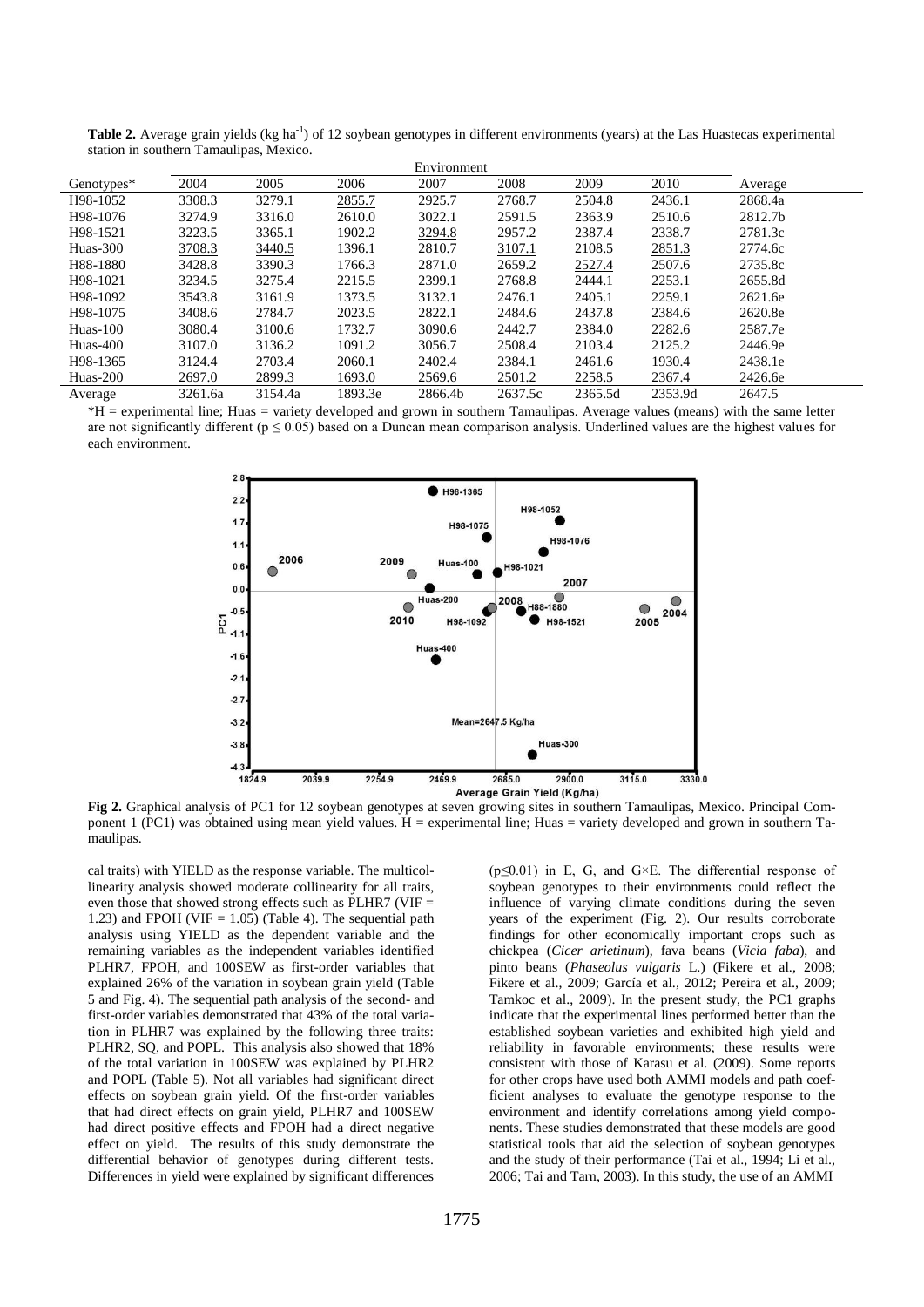**Table 3.** Variance analysis of the yields of 12 soybean genotypes in different environments (years) at the Las Huastecas experimental station in southern Tamaulipas, Mexico.

| Variation source  | d.f.           | Mean Square     |
|-------------------|----------------|-----------------|
| Repetition        | $\overline{c}$ | 0.22389236 NS   |
| Environment       | 6              | 8.50910805 **   |
| Genotype          | 11             | $0.48193936$ ** |
| Interaction (GxE) | 66             | $0.21348101$ ** |
| AMMI 1            | 16             | $0.3685000**$   |
| AMMI <sub>2</sub> | 14             | $0.1170100*$    |
| AMMI 3            | 12             | 0.08173 NS      |
| Model             | 85             | $0.83565601$ ** |
| Error             | 166            | 0.10076134      |
| CV(%)             | 12 %           |                 |

d.f. = degrees of freedom; CV = coefficient of variation; NS = not significant ( $p \le 0.05$ ); \*\*significant ( $p \le 0.05$ ).



Fig 3. Graphic analysis of PC1 and PC2 for 12 soybean genotypes at 7 growing sites in southern Tamaulipas, Mexico. H = experimental line; Huas = variety developed and grown in southern Tamaulipas.

model combined with a sequential path analysis permitted the identification of genotypes with relatively high stability and medium to high yields (H88-1880 and H98-1521) (based on PC1 and PC2). The sequential path analysis also indicated that the yield components PLHR7, FPOH, and 100SEW had the highest contribution to soybean crop yields.

#### **Materials and methods**

#### *Plant materials*

Twelve genotypes were evaluated within the framework of the breeding program in the Mexican tropics implemented by INIFAP. Eight of the 12 soybean genotypes are experimental lines (H88-1880, H98-1021, H98-1028, H98-1052, H98- 1075, H98-1076, H98-1092, H98-1365, and H98-1521), and four cultivars are commercially available and commonly used in the region (Huasteca 100, Huasteca 200, Huasteca 300, and Huasteca 400). The genotypes H88 and H98 are advanced experimental lines that are characterized by medium size and determinate growth and were developed from various individual crosses. The Huasteca 100 variety was developed from a Santa Rosa x Jupiter hybridization. Both progenitors are adapted to tropical regions and therefore are classified into maturity group IX. The varieties Santa Rosa and Jupiter were brought from Brazil and the United States, respectively (Maldonado, 1994). The Huasteca 200 variety, which is tall-sized with semi-determinate growth, was grown for the first time at the Las Huastecas experimental station

(Maldonado and Ascencio, 2010b) and is a product of a F81- 5344 x Santa Rosa cross. The progenitor F81-5344 is a variety developed by Dr. Kuell Hinson of the U.S. Department of Agriculture in Gainesville, FL. The characteristics of this variety include low sensitivity to the photoperiods of tropical latitudes, full size with semi-determinate growth, strong attachment of the seed to the pod, resistance to leaf disease, and a long vegetative cycle. The variety Huasteca 300 was developed from a cross between H82-1930 and H80-2535. Variety H82-1930 is the product of a Jupiter x F76-9835 cross. The H80-2535 variety is the product of a Jupiter x Iowa cross. The variety Huasteca 400 was developed at the Las Huastecas experimental station using material from the Brazilian genetic variety Dois Marcos 301(DM301), which was introduced in Mexico in 1998. Plants developed from these material exhibit valuable agronomic traits such as plant height, strong attachment of the seed to the pod, and resistance to plant disease, lodging, and threshing (Table 1). The study was conducted at the Las Huastecas experimental station, which is located at 15 m a.s.l. in Estacion Cuauhtemoc, Altamira, Tamaulipas, Mexico at 18° 50' N, 96° 10' W. The experimental plots were established in the spring-summer production cycle during the rainy season between 2004 and 2010 (Fig. 1) in a field with slightly alkaline vertisol soil. The climate in this region is classified as warm sub-humid according to Garcia (1987). The mean annual temperature is  $25.4 \text{ °C}$ , and the maximum and minimum temperatures are 42.5 °C and 7.0 °C, respectively. The mean annual rainfall is 800 mm. By the end of May, the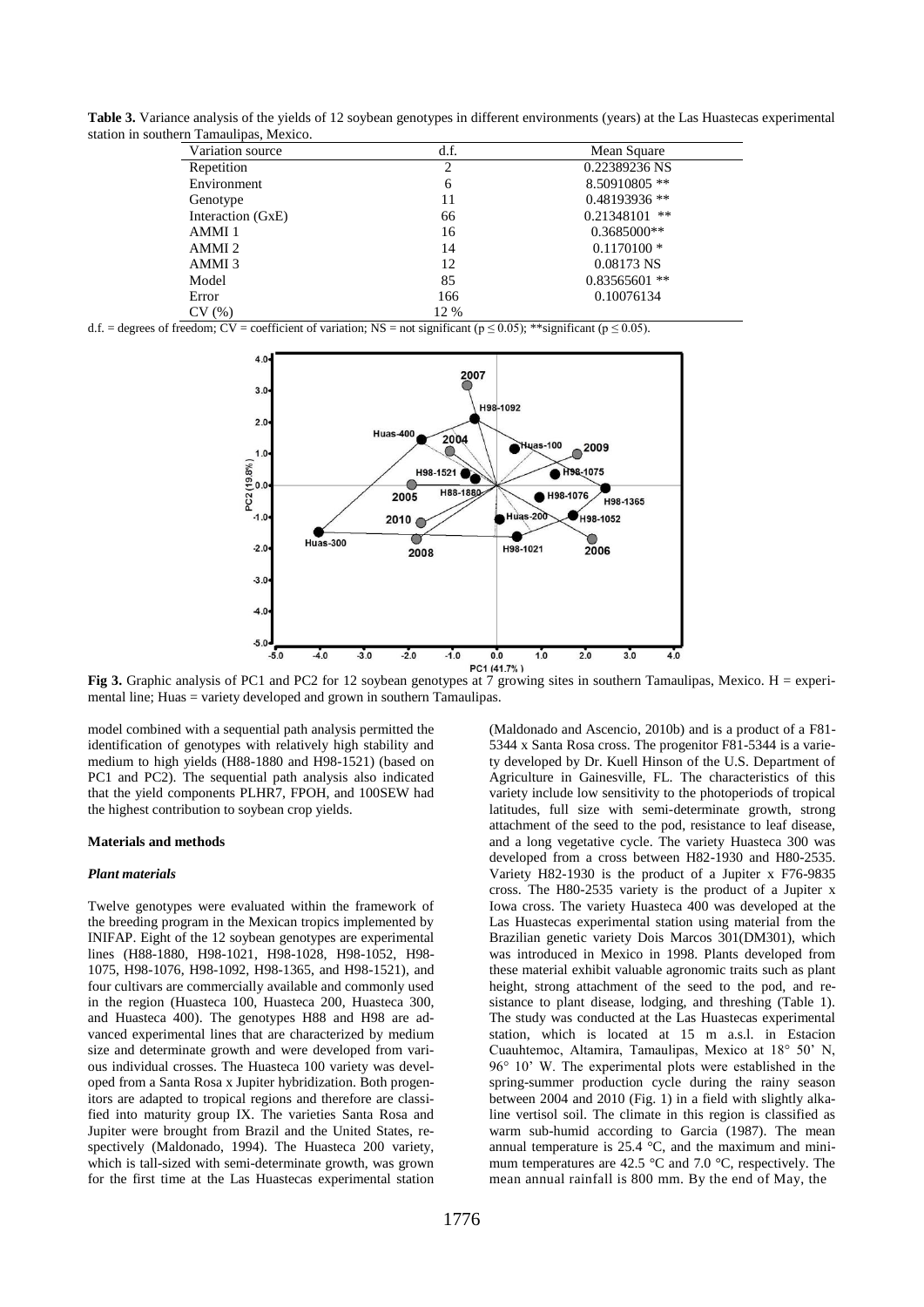**Table 4.** Direct effects of yield predictor variables and measures of collinearity (Model 1) for 12 soybean genotypes grown in southern Tamaulipas.

| Predictor variable | Direct effect | Tolerance | VIF  | p-value |
|--------------------|---------------|-----------|------|---------|
| PLHR <sub>2</sub>  | $-0.06$       | 1.01      | 00.1 | NS      |
| PLHR7              | 0.57          | 0.81      | 1.23 | ***     |
| <b>FPOH</b>        | $-0.36$       | 0.96      | 1.05 | **      |
| 100SEW             | 0.30          | 0.96      | 1.04 | **      |
| SQ                 | 0.11          | 0.99      | 1.01 | NS      |
| <b>POPL</b>        | $-0.02$       | 00.1      | 00.1 | NS      |

NS = not significant ( $p \le 0.05$ ); \*\* significant ( $p \le 0.05$ ); \*\*\* highly significant ( $p \le 0.05$ ).



**Fig 4.** Sequential path analysis showing the inter-relationships of traits contributing to grain yield for 12 genotypes of soybean grown in southern Tamaulipas. FPOH- Plant height at first pod, PLHR2- Plant height at R2, PLHR7- Plant height at R7, POPL- Number of pods per plant, YIELD-Yield, SQ- Seed quality, VIF- Variance inflation factor, 100SEW- Weight of 100 seeds, R2 and R7- Reproductive Stages, where R2- Full Bloom, R7- Beginning Maturity

**Table 5.** Direct effects of the first- and second-order predictor variables on grain yield and collinearity (Model 2) for 12 genotypes of soybean grown in southern Tamaulipas.

| Response     | Predictor         | Adjusted $R^2$ | Direct  | Tolerance | VIF  |
|--------------|-------------------|----------------|---------|-----------|------|
| variable     | Variable          |                | Effect  |           |      |
| <b>YIELD</b> | PLHR7             | 0.26           | 0.54    | 0.82      | 1.22 |
|              | <b>FPOH</b>       |                | $-0.38$ | 0.95      | 1.05 |
|              | 100SEW            |                | 0.32    | 0.96      | 1.05 |
| PLHR7        | PLHR <sub>2</sub> | 0.43           | 0.60    | 0.62      | 1.62 |
|              | <b>CAL</b>        |                | 0.08    | 0.98      | 1.01 |
|              | <b>POPL</b>       |                | 0.15    | 0.96      | 1.04 |
| <b>FPOH</b>  | PLHR <sub>2</sub> | 0.08           | 0.31    | 0.91      | 1.10 |
|              | <b>POPL</b>       |                | $-0.09$ | 0.99      | 1.00 |
| 100SEW       | PLHR <sub>2</sub> | 0.18           | $-0.33$ | 0.87      | 1.14 |
|              | <b>POPL</b>       |                | $-0.21$ | 0.94      | 1.06 |

FPOH- Plant height at first pod, PLHR2- Plant height at R2, PLHR7- Plant height at R7, POPL- Number of pods per plant, YIELD-Yield, SQ- Seed quality, VIF- Variance inflation factor, 100SEW- Weight of 100 seeds, R2 and R7- Reproductive Stages, where R2- Full Bloom, R7- Beginning Maturity.

fields were weeded, and the soil was plowed to 30 cm. This was followed by raking and row digging in separate sessions. The experimental design used random blocks with four repetitions, arranged in rows to facilitate cultivation practices. The distance between rows was 75 cm, and the plant density was 300,000 plants per ha. For the purposes of this study, the following data were collected for agronomic, vegetative, and reproductive traits: YIELD (the grain yield), plant height at R2 (PLHR2), plant height at R7 (PLHR7), plant height at first pod (FPOH), weight of 100 seeds (100SEW), seed quality (SQ), and number of pods per plant (POPL).

#### *Variance and AMMI analysis*

The grain yield (YIELD) was first calculated for each genotype to determine the variation in yield caused by differences in G, E, and G×E. The analysis of G×E was performed using the AMMI model. The analysis of variance allowed the determination of the relative contributions of G, E, and G×E to total variance. SAS 6.03 (SAS Institute, 1998) software was used to run the AMMI model using an algorithm by Hernandez and Crossa (2000) and the biplot model (Burgueño et al*.*  2002). The two analyses were used to create biplots in which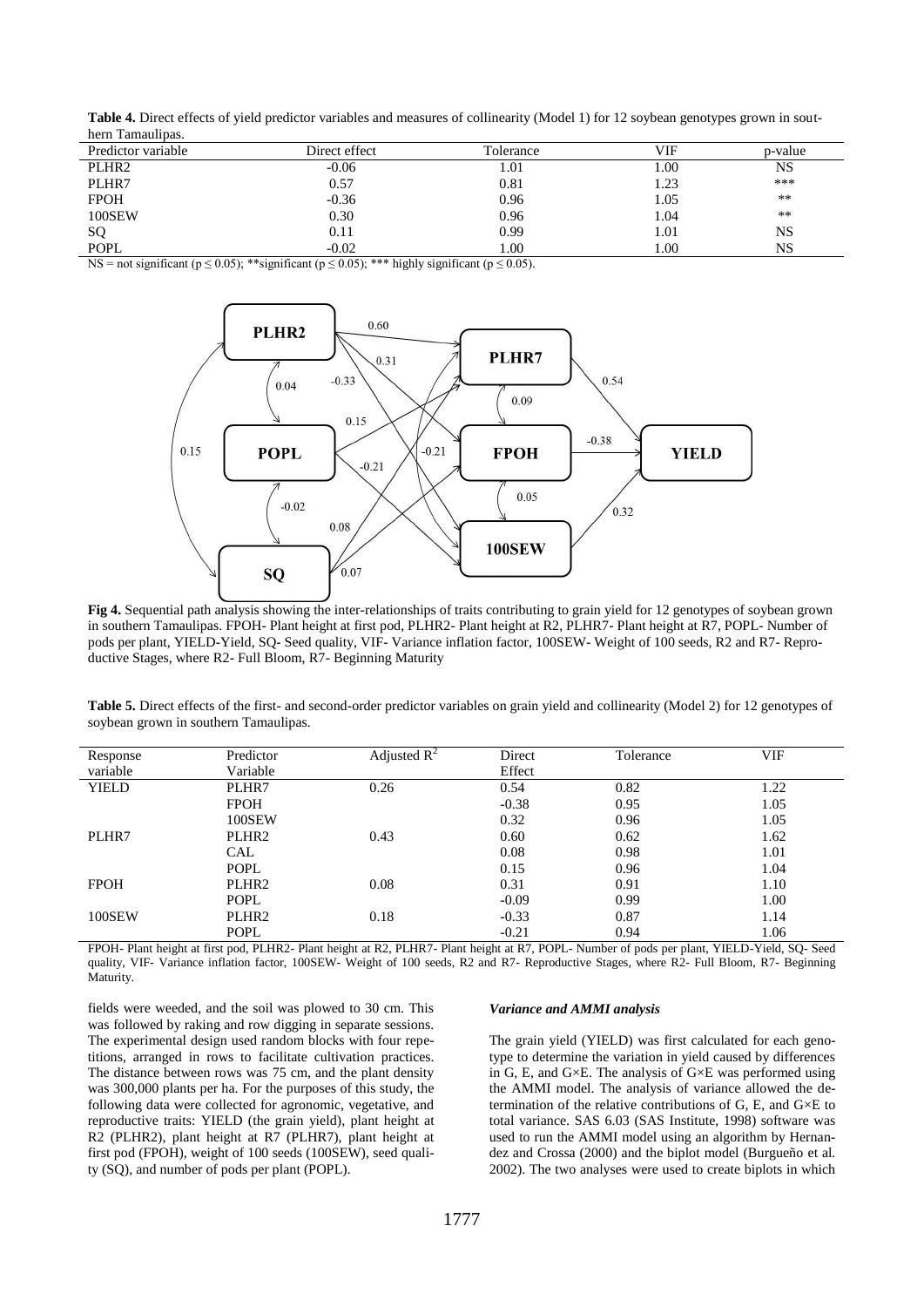"GE" refers to  $G \times E$ . The AMMI model is represented by the following equation:

$$
Y_{ij} = \mu + G_i + a_j + \sum_{i=1}^k \lambda_k \alpha_{ik} \gamma_{jk} + \varepsilon_{ij}
$$

where  $Y_{ii}$  is the yield of the *i*-th genotype in the *j*-th environment and the additive parameters are as follows:  $\mu$  = mean,  $G_i$ = effect of the *i*-th genotype,  $a_j$  = effect of the *j*-th environment,  $\lambda_k$  ( $\lambda \mathbf{1} \geq \lambda \mathbf{2} \geq \ldots \geq \lambda t$ ) are scaling constants (singular values) that allow the imposition of orthonormality constraints on the singular vectors for genotypes, α**ik <sup>=</sup>**  $\alpha_{1k},...,\alpha_{qk}$  and environments,  $\mathbf{y}_{jk} = (\gamma_{jk},...,\gamma_{ek})$ , such that  $\sum i \alpha^2 i k = \sum j^2 \lambda_k = 1$  and  $E_{ij}$  = experimental error. The results of the AMMI model analysis were interpreted on the basis of two AMMI graphs: (a) the graph that showed the main and first multiplicative axis term (PC1) of both genotypes and environments, and (b) the biplot that used scores of environments and genotypes PC1 against scores of environments and genotypes of the second multiplicative axis term (PC2). Both AMMI biplots were constructed using the software InfoStat V2011p (Di Rienzo et al., 2008).

#### *Sequential path analysis*

A path analysis (Wright, 1921) was used for the correlation analysis of plant traits and to evaluate the relative contribution of each yield component to grain yield. Grain yield (YIELD) was the response variable, and the yield components were the independent variables. A sequential path analysis was used to predict the relationships between grain yield and the yield components and to eliminate variables with very low contributions to the model. First a sequential multiple regression analysis was used to organize the predictor variables into sequential order by genotype based on their contribution to the total variation in yield and minimal collinearity (Fig. 4). The sequential path model consisted of three component paths, each component with its respective predictor and response variables. The level of multicollinearity determined in each component path was measured according to the value of tolerance and the variance inflation factor (VIF) (Hair et al., 1995) (Table 4-5). The tolerance value (1-  $R^2$ <sub>i</sub>) is the amount of variation in a selected independent variable that is not explained by the other independent variables. Here,  $R^2$  is the determination coefficient for the prediction of the *i*-th variable by the predictor variables. The VIF is determined by the magnitude of the effect of the other independent variables on the variance of the selected independent variable [VIF =  $1 / (1 - R^2)$ ]. If the response variables are not redundant, the VIF value approximates 1. A low tolerance value  $(< 0.1)$  or a high VIF  $(> 10)$  indicates high multicollinearity of the variables (Hair et al., 1995). In such cases, the data were subsequently analyzed using the software InfoStat V2011p (Di Rienzo et al., 2008).

#### **Conclusion**

G $\times$ E is a common phenomenon during field testing of experimental crop lines and associated varieties. The occurrence of G×E increases the difficulty of selecting the best plant genetic materials. This study demonstrated for the first time the application of the AMMI model in field experiments for a soybean breeding program in Mexico. The model was effective for identifying G×E patterns and explaining grain yield data from multi-environment (multi-year) tests. The AMMI model provided an analysis of the relative magnitude and significance of G×E effects and the mutual effects of G and

E. Based on seven years of evaluation and testing, this study demonstrated that G×E is an important source of variation in soybean yield in southern Tamaulipas, Mexico. The biplots generated by the AMMI model were used to effectively visualize the response pattern of the genotypes and the environments at the study site. The use of sequential path analysis as a predictive tool for the relationships between total yield and the six components of soybean yield showed that plant height at R7 ( $p = 0.54$ ), plant height at first pod ( $p = -0.38$ ), and the weight of 100 seeds ( $p = 0.32$ ) had the largest direct effects on individual plant yields in the seven years of the study. These yield components could be effective selection criteria for the improvement of soybean yield in the soybean breeding program in southern Tamaulipas, Mexico.

#### **Acknowledgments**

The authors wish to thank the Secretaría de Investigación y Posgrado of the Instituto Politécnico Nacional (IPN) (20131450 grant) and the Instituto Nacional de Investigaciones Forestales, Agricolas, y Pecuarias (22281931997 grant).

#### **References**

- Alejos G, Monasterio P, Rea R (2006) Análisis de la interacción genotipo-ambiente para rendimiento de maíz en la región maicera del estado Yaracuy, Venezuela. Agron Tropical 56(3): 369-384.
- Ball R, McNew R, Vories E, Keisling T, Purcell L (2001) Path analyses of population density effects on shortseason soybean yield. Agron J. 93: 187-195.
- Board J, Kang M, Harville B (1997) Path analyses identify indirect selection criteria for yield of late-planted soybean. Crop Sci. 37: 879-884.
- Burgueño J, Crossa J Vargas M (2002) SAS Programs for graphing GE and GGE biplots. *En*: Biometrics and Statistics Unit, CIMMYT, http://www.cimmyt.org. Verified 8 October 2012.
- Crossa J (1990) Statistical analyses of multilocation trials. Adv. Agron. 44: 55-85.
- Dewey DR, Lu KH (1959) A correlation and path coefficient analysis of components of crested wheatgrass seed production. Agron. J. 51: 515-518.
- Di Rienzo JA, Casanoves F, Balzarini MG, González L, Tablada M, Robledo CW (2008) InfoStat*,* versión 2008*,*  Grupo InfoStat, FCA, Universidad Nacional de Córdoba, Argentina.
- Ebdon JS, Gauch HG (2002a) Additive main effect and multiplicative interaction analysis of national turfgrass performance trials: I. Interpretation of genotype x environment interaction. Crop Sci. 42: 489-496.
- Fikere M, Fikere E, Tadele T, Legesse T (2009) Parametric stability analyses in field pea (*Pisum sativum L.*) under south Ethiopian condition. Agr Sci. 5: 146-151.
- Fikere M, Tadesse T, Letta T (2008) Genotype-environment interactions and stability parameters for grain yield of faba bean (*Vacia faba* L.) genotypes grown in south eastern Ethiopia. Biotechnol. 7: 2847-2853.
- Gaikwad S, Bangar N, Chavan B (2007) Correlation and path coefficient analysis in soybean. J Maharashtra Agr U. 32: 276-277.
- García E (1987) Modificaciones al sistema de clasificación climática de Köppen (para adaptarlo a las condiciones de la República Mexicana). Cuarta edicion, Universidad Nacional Autónoma de México. México, D.F. 130 p.